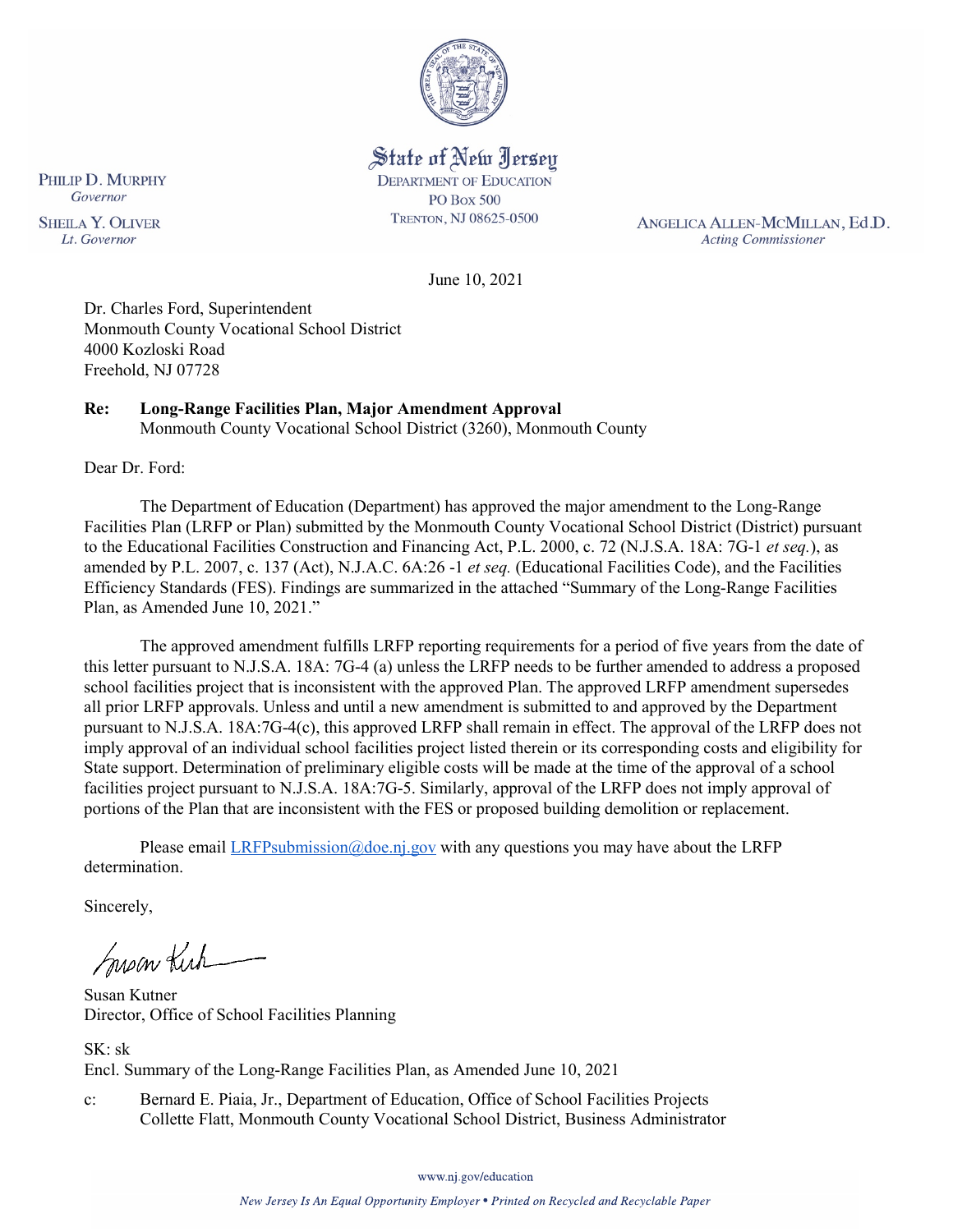# **Monmouth County Vocational School District (3260) Summary of the Long-Range Facilities Plan, as Amended June 10, 2021**

The Department of Education (Department) has completed its review of the major amendment to the Long-Range Facilities Plan (LRFP or Plan) submitted by the Monmouth County Vocational School District (District) pursuant to the Educational Facilities Construction and Financing Act, P.L. 2000, c. 72 (N.J.S.A. 18A: 7G-1 *et seq.*), as amended by P.L. 2007, c. 137 (Act), N.J.A.C. 6A:26-1 et seq. (Educational Facilities Code), and the Facilities Efficiency Standards (FES).

The following provides a summary of the District's approved amended LRFP. The summary is based on the standards set forth in the Act, the Educational Facilities Code, the FES, District-reported information in the Department's LRFP reporting system, and supporting documentation. The referenced reports in *italic* text are standard reports available on the Department's LRFP website.

### **1. Inventory Overview**

The District is classified as a Regular Operating District (ROD) for funding purposes. It provides services for students in grades 9-12.

The District identified existing and proposed schools, sites, buildings, rooms, and site amenities in its LRFP. Table 1 lists the number of existing and proposed district schools, sites, and buildings. Detailed information can be found in the *School Asset Inventory Report* and the *Site Asset Inventory Report.*

**As directed by the Department, school facilities projects that have received initial approval by the Department and have been approved by the voters, if applicable, are represented as "existing" in the LRFP.** Approved projects that include new construction and/or the reconfiguration/reassignment of existing program space are as follows: n/a.

| Category                                     | <b>Existing</b> | <b>Proposed</b> |
|----------------------------------------------|-----------------|-----------------|
| Number of Schools (assigned DOE school code) |                 |                 |
| Number of School Buildings <sup>1</sup>      |                 |                 |
| Number of Non-School Buildings <sup>2</sup>  |                 |                 |
| Number of Vacant Buildings                   |                 |                 |
| Number of Sites                              |                 |                 |

#### **Table 1: Number of Schools, School Buildings, and Sites**

Based on the existing facilities inventory submitted by the District:

- Schools using leased buildings (short or long-term): Marine Academy of Science and Technology (020) - 99 year building lease
- Schools using temporary classroom units (TCUs), excluding TCUs supporting construction: Monmouth County Career Center (040) - proposed for removal
- Vacant/unassigned school buildings: n/a

 $\overline{a}$ 

<span id="page-1-1"></span><span id="page-1-0"></span>*<sup>1</sup>* Includes district-owned buildings and long-term leases serving students in district-operated programs

<sup>&</sup>lt;sup>2</sup> Includes occupied district-owned buildings not associated with a school, such as administrative buildings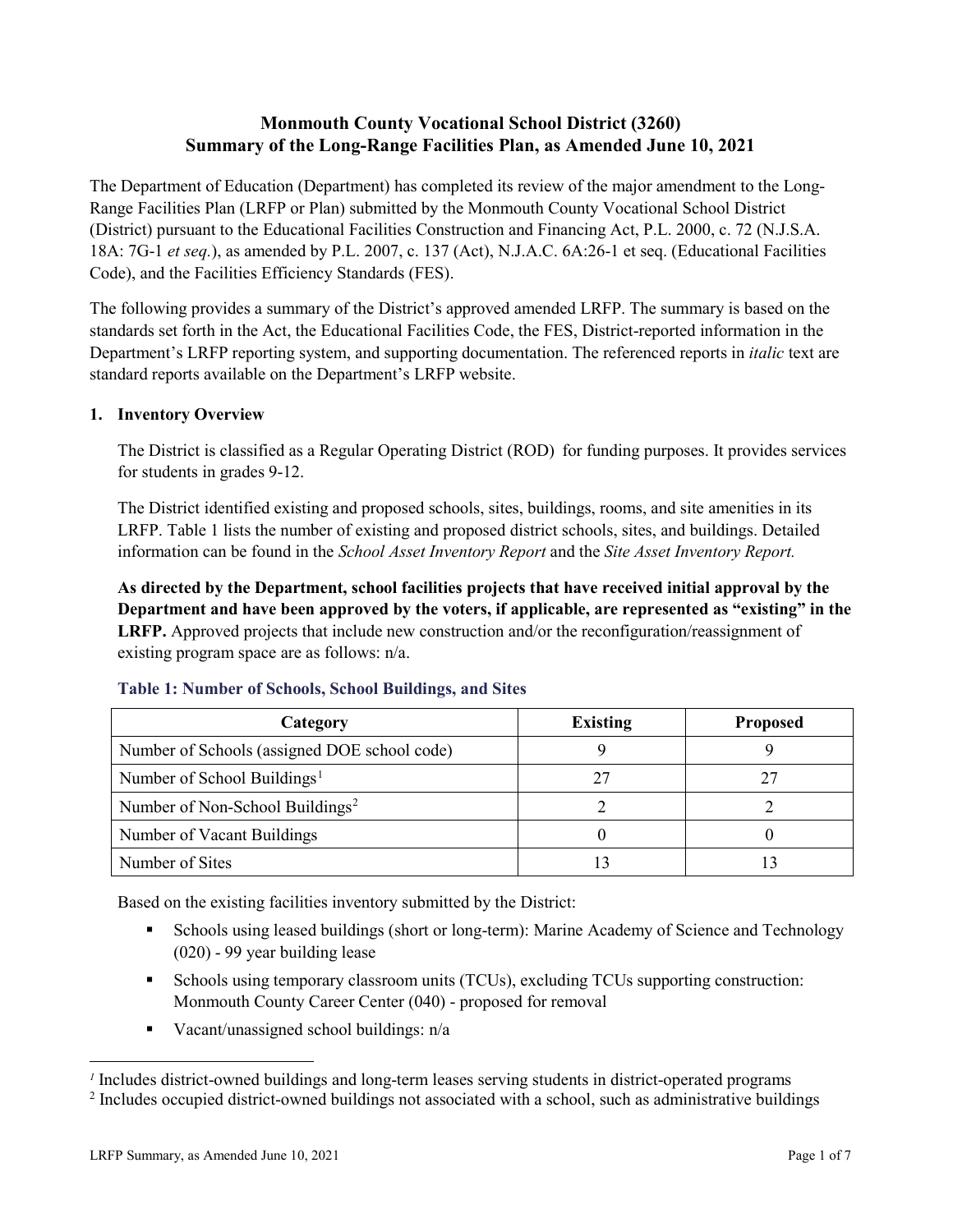Findings:

The Department has determined that the proposed inventory is adequate for approval of the District's LRFP amendment. However, the LRFP determination does not imply approval of an individual school facilities project listed within the LRFP; the District must submit individual project applications for project approval.

### **2. District Enrollments**

The District determined the number of students, or "proposed enrollments," to be accommodated for LRFP planning purposes on a district-wide basis and in each school.

Since the District is a county vocational school district, the Department does not require the submission of a standard cohort-survival enrollment projection. Instead, proposed enrollments are based on district proposed CTE programs and capacity and are conditionally accepted for LRFP planning purposes pending approval by the Department's Office of Career Readiness.

Table 2 provides a comparison of existing and proposed enrollments. All totals include special education students.

| <b>Grades</b>                | <b>Existing Enrollments</b><br>2020-21 | <b>District Proposed Enrollments</b><br>2025-26 |
|------------------------------|----------------------------------------|-------------------------------------------------|
| PK (excl. private providers) |                                        |                                                 |
| Grades K to 5                |                                        |                                                 |
| Grades 6 to 8                |                                        |                                                 |
| Grades 9 to 12               | 2,662                                  | 3,100                                           |
| <b>Totals PK to 12</b>       | 2,662                                  | 3,100                                           |

#### **Table 2: Enrollments**

Findings:

The Department has determined the District's proposed enrollments to be acceptable for approval of the District's LRFP amendment and for planning purposes pending review by the Department's Office of Career Readiness at the time an application for a school facilities project is submitted, if applicable.

### **3. District Practices Capacity**

Based on information provided in the room inventories, District Practices Capacity was calculated for each school building to determine whether adequate capacity is proposed for the projected enrollments based on district scheduling and class size practices. The capacity totals assume instructional buildings can be fully utilized regardless of school sending areas, transportation, and other operational issues. The calculations only consider district-owned buildings and long-term leases; short term leases and temporary buildings are excluded. **A capacity utilization factor of 90% for classrooms serving grades K-8 and 85% for classrooms serving grades 9-12 is applied in accordance with the FES.** No capacity utilization factor is applied to preschool classrooms.

In certain cases, districts may achieve adequate District Practices Capacity to accommodate enrollments but provide inadequate square feet per student in accordance with the FES, resulting in educational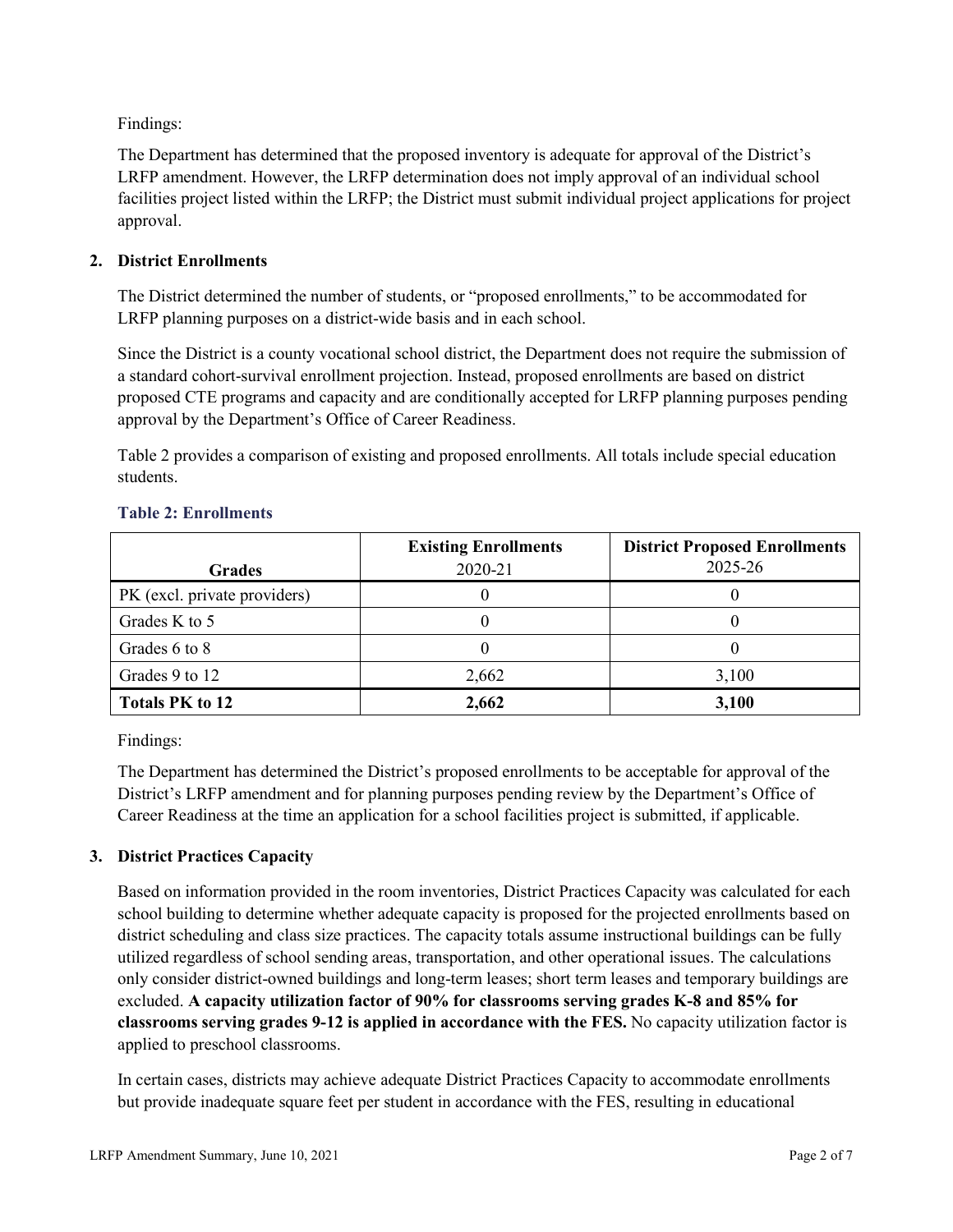adequacy issues and "Unhoused Students." Unhoused students are considered in the "Functional Capacity" calculations used to determine potential State support for school facilities projects and are analyzed in Section 4.

Table 3 provides a summary of proposed enrollments and existing and proposed District-wide capacities. Detailed information can be found in the LRFP website reports titled *FES and District Practices Capacity Report, Existing Rooms Inventory Report, and Proposed Rooms Inventory Report.*

| <b>Grades</b>              | <b>Proposed</b><br><b>Enrollments</b> | <b>Existing</b><br><b>District</b><br><b>Practices</b><br>Capacity | <b>Existing</b><br>Deviation* | <b>Proposed</b><br><b>District</b><br><b>Practices</b><br>Capacity | <b>Proposed</b><br>Deviation* |
|----------------------------|---------------------------------------|--------------------------------------------------------------------|-------------------------------|--------------------------------------------------------------------|-------------------------------|
| Elementary ( $PK$ to 5)    | 0                                     | 0.00                                                               | 0.00                          | 0.00                                                               | 0.00                          |
| Middle $(6 \text{ to } 8)$ | 0                                     | 0.00                                                               | 0.00                          | 0.00                                                               | 0.00                          |
| High $(9 \text{ to } 12)$  | 3,100                                 | 3,043.60                                                           | $-56.40$                      | 3,332.60                                                           | 232.60                        |
| <b>District Totals</b>     | 3,100                                 | 3,043.60                                                           | $-56.40$                      | 3,332.60                                                           | 232.60                        |

**Table 3: District Practices Capacity Analysis**

*\* Positive numbers signify surplus capacity; negative numbers signify inadequate capacity. Negative values for District Practices capacity are acceptable for approval if proposed enrollments do not exceed 100% capacity utilization.*

Considerations:

- Based on the proposed enrollments and existing room inventories, the District is projected to have inadequate capacity for the following grade groups, assuming all school buildings can be fully utilized: 9-12
- Adequate justification has been provided by the District if the proposed capacity for a school significantly deviates from the proposed enrollments. Generally, surplus capacity is acceptable for LRFP approval if additional capacity is not proposed through new construction.

### Findings:

The Department has determined that proposed District capacity, in accordance with the proposed enrollments, is adequate for approval of the District's LRFP amendment. The Department will require a current enrollment projection at the time an application for a school facilities project is submitted, incorporating the District's most recent Fall Enrollment Report, in order to verify that the LRFP's planned capacity meets the District's updated enrollments.

#### **4. New Construction Funding Eligibility**

*Functional Capacity* was calculated and compared to the proposed enrollments to provide a **preliminary estimate** of Unhoused Students and new construction funding eligibility. **A final determination will be made at the time of project application approval.**

*Functional Capacity* is the adjusted gross square footage of a school building *(total gross square feet minus excluded space)* divided by the minimum area allowance per full-time equivalent student for the grade level contained therein. *Unhoused Students* is the number of students projected to be enrolled in the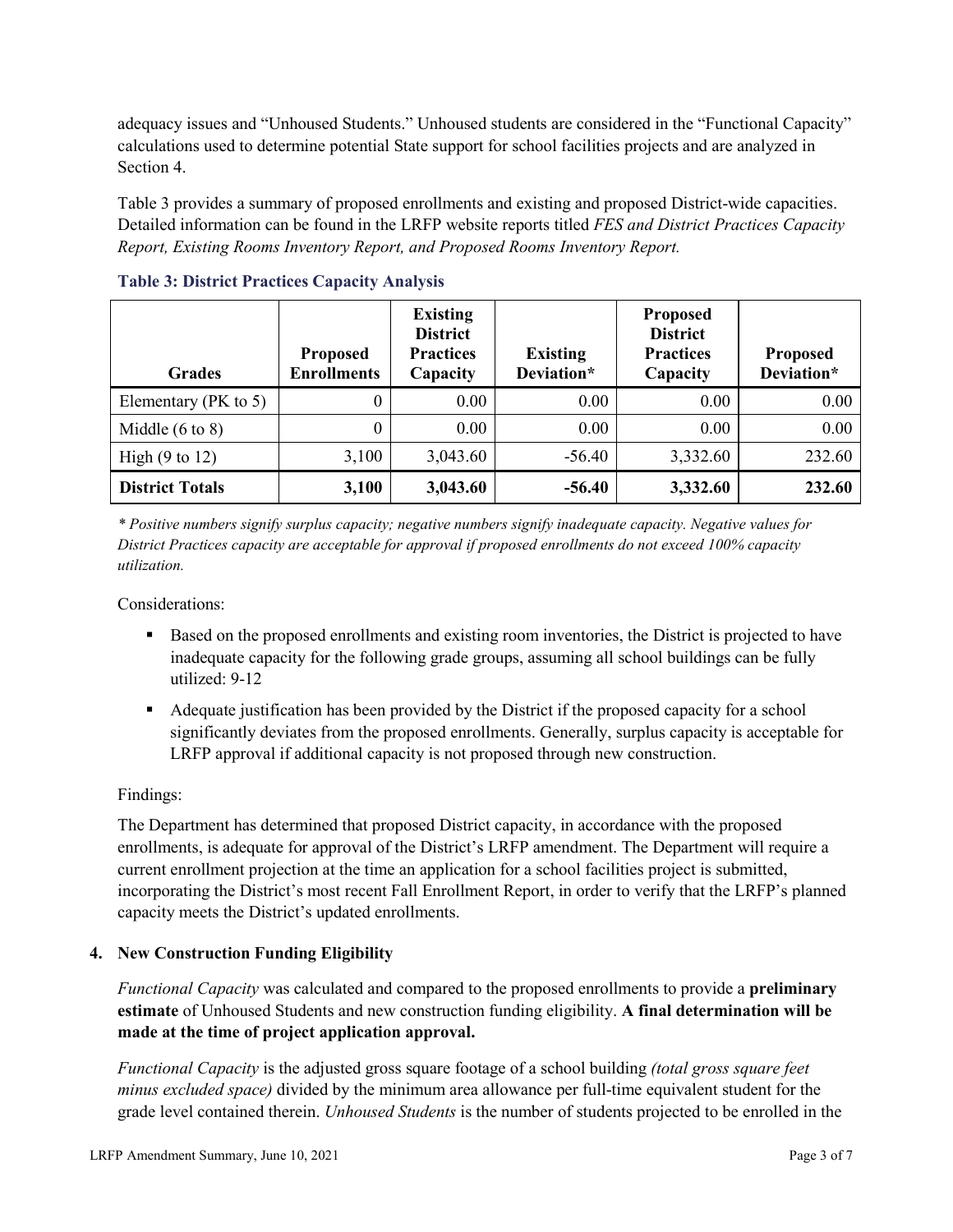District that exceeds the Functional Capacity of the District's schools pursuant to N.J.A.C. 6A:26-2.2(c). *Excluded Square Feet* includes (1) square footage exceeding the FES for any pre-kindergarten, kindergarten, general education, or self-contained special education classroom; (2) grossing factor square footage *(corridors, stairs, mechanical rooms, etc.)* that exceeds the FES allowance, and (3) square feet proposed to be demolished or discontinued from use. Excluded square feet may be revised during the review process for individual school facilities projects.

Table 4 provides a preliminary assessment of the Functional Capacity, Unhoused Students, and Estimated Maximum Approved Area for Unhoused Students for each FES grade group. The calculations exclude temporary facilities and short-term leased buildings. School buildings proposed for whole or partial demolition or reassignment to a non-school use are excluded from the calculations pending project application review. If a building is proposed to be reassigned to a different school, the square footage is applied to the proposed grades after reassignment. Buildings that are not assigned to a school are excluded from the calculations. In addition, only preschool students eligible for state funding (former ECPA students) are included. Detailed information concerning the calculations can be found in the *Functional Capacity and Unhoused Students Report* and the *Excluded Square Footage Report.*

| Category                                     | PK/K to 5 | 6 to 8   | 9 to 12   | <b>Total</b> |
|----------------------------------------------|-----------|----------|-----------|--------------|
| Eligible PK /K-12 Proposed Enrollments       | 0         | 0        | 3100      |              |
| FES Area Allowance (SF/student)              | 125.00    | 134.00   | 151.00    |              |
| <b>Prior to Completion of Proposed Work:</b> |           |          |           |              |
| <b>Existing Gross Square Feet</b>            | $\theta$  | $\theta$ | 430,064   | 430,064      |
| <b>Adjusted Gross Square Feet</b>            | $\theta$  | $\theta$ | 400,443   | 400,443      |
| <b>Adjusted Functional Capacity</b>          | 0.00      | 0.00     | 2,651.94  |              |
| <b>Unhoused Students</b>                     | 0.00      | 0.00     | 448.06    |              |
| Est. Max. Area for Unhoused Students         | 0.00      | 0.00     | 67,656.60 |              |
| <b>After Completion of Proposed Work:</b>    |           |          |           |              |
| Gross Square Feet                            | $\theta$  | $\theta$ | 443,890   | 443,890      |
| New Gross Square Feet                        | $\theta$  | $\theta$ | 20,511    | 20,511       |
| <b>Adjusted Gross Square Feet</b>            | $\theta$  | $\theta$ | 420,954   | 420,954      |
| <b>Functional Capacity</b>                   | 0.00      | 0.00     | 2,787.78  |              |
| Unhoused Students after Construction         | 0.00      | 0.00     | 312.22    |              |
| Est. Max. Area Remaining                     | 0.00      | 0.00     | 47,145.60 |              |

|  | Table 4: Estimated Maximum Approved Area for Unhoused Students |  |  |  |  |  |
|--|----------------------------------------------------------------|--|--|--|--|--|
|--|----------------------------------------------------------------|--|--|--|--|--|

Facilities used for non-instructional or non-educational purposes are ineligible for State support under the Act. However, projects for such facilities shall be reviewed by the Department to determine whether they are consistent with the District's LRFP and whether the facility, if it is to house students (full or part time) conforms to educational adequacy requirements. These projects shall conform to all applicable statutes and regulations.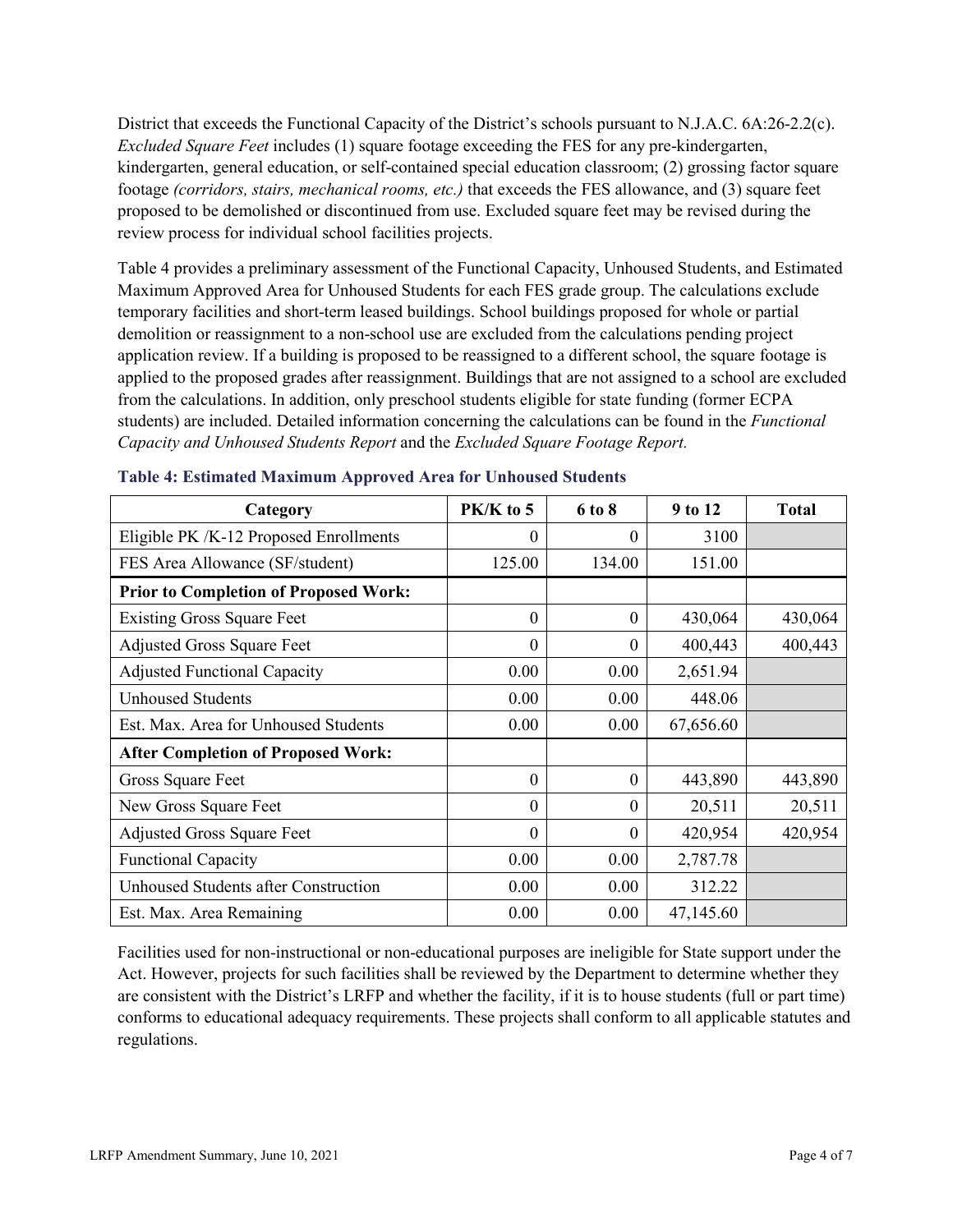Estimated costs represented in the LRFP by the District are for capital planning purposes only. The estimates are not intended to represent preliminary eligible costs or final eligible costs of approved school facilities projects.

Considerations:

- The District does not have approved projects pending completion, as noted in Section 1, that impact the Functional Capacity calculations.
- The Functional Capacity calculations *exclude* square feet proposed for demolition or discontinuation for the following FES grade groups and school buildings pending a feasibility study and project review: n/a.
- Based on the preliminary assessment, the District has Unhoused Students prior to the completion of proposed work for the following FES grade groups: 9-12.
- New construction is proposed for the following FES grade groups: 9-12.
- **Proposed new construction exceeds the estimated maximum area allowance for Unhoused** Students prior to the completion of the proposed work for the following grade groups: n/a.
- The District, based on the preliminary LRFP assessment, will have Unhoused Students after completion of the proposed LRFP work. If the District is projected to have Unhoused Students, adequate justification has been provided to confirm educational adequacy in accordance with Section 6 of this determination.

### Findings:

Functional Capacity and Unhoused Students calculated in the LRFP are preliminary estimates. Preliminary Eligible Costs (PEC) and Final Eligible Costs (FEC) will be included in the review process for specific school facilities projects. A feasibility study undertaken by the District is required if building demolition or replacement is proposed per N.J.A.C. 6A:26-2.3(b)(10).

### **5. Proposed Work**

The District assessed program space, capacity, and physical plant deficiencies to determine corrective actions. Capital maintenance, or *"system actions,"* address physical plant deficiencies due to operational, building code, and /or life cycle issues. Inventory changes, or *"inventory actions,*" add, alter, or eliminate sites, site amenities, buildings, and/or rooms.

The Act (N.J.S.A. 18A:7G-7b) provides that all school facilities shall be deemed suitable for rehabilitation unless a pre-construction evaluation undertaken by the District demonstrates to the satisfaction of the Commissioner that the structure might pose a risk to the safety of the occupants even after rehabilitation or that rehabilitation is not cost-effective. Pursuant to N.J.A.C. 6A:26-2.3(b)(10), the Commissioner may identify school facilities for which new construction is proposed in lieu of rehabilitation for which it appears from the information presented that new construction is justified, provided, however, that for such school facilities so identified, the District must submit a feasibility study as part of the application for the specific school facilities project. The cost of each proposed building replacement is compared to the cost of additions or rehabilitation required to eliminate health and safety deficiencies and to achieve the District's programmatic model.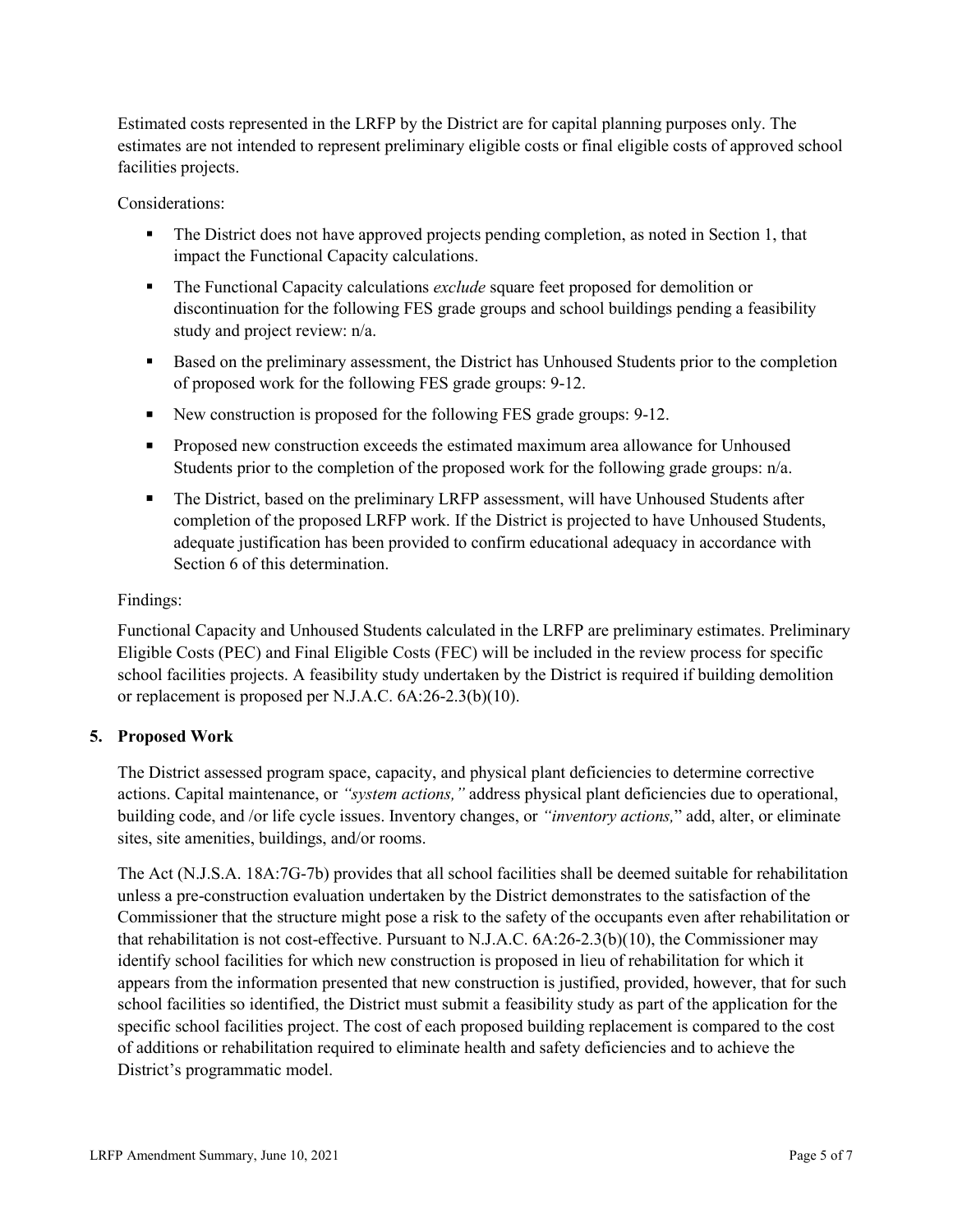Table 5 lists the scope of work proposed for each school based on the building(s) serving their student population. Proposed inventory changes are described in the LRFP website reports titled *"School Asset Inventory Report and "Proposed Room Inventory Report."* Information concerning proposed systems work, or capital maintenance can be found in a supporting document submitted by the District.

With the completion of the proposed work, the following schools are proposed to be eliminated: n/a; the following schools are proposed to be added: n/a.

| <b>Proposed Scope of Work</b>                                                                  | <b>Applicable Schools</b>                                                                                                                                                               |
|------------------------------------------------------------------------------------------------|-----------------------------------------------------------------------------------------------------------------------------------------------------------------------------------------|
| <b>Renovation only</b> (no new construction)                                                   |                                                                                                                                                                                         |
| System actions only (no inventory actions)                                                     | Biotechnology High School (028); Class<br>Academy (003); Communications HS (004);<br>Marine Academy of Science and Technology<br>(020); Academy of Allied Health and<br>Science $(025)$ |
| Existing inventory actions only (no systems actions)                                           | n/a                                                                                                                                                                                     |
| Systems and inventory changes                                                                  | High Technology HS (010)                                                                                                                                                                |
| <b>New construction</b>                                                                        |                                                                                                                                                                                         |
| Building addition only (no systems actions)                                                    | n/a                                                                                                                                                                                     |
| Renovation and building addition (system, existing<br>inventory, and new construction actions) | Academy of Law and Public Safety (301);<br>Career Center (040); Monmouth County<br>Vocational Technical High School (050)                                                               |
| New building on existing site                                                                  | n/a                                                                                                                                                                                     |
| New building on new or expanded site                                                           | n/a                                                                                                                                                                                     |
| Site and building disposal (in addition to above scopes)                                       |                                                                                                                                                                                         |
| Partial building demolition                                                                    | n/a                                                                                                                                                                                     |
| Whole building demolition                                                                      | n/a                                                                                                                                                                                     |
| Site and building disposal or discontinuation of use                                           | n/a                                                                                                                                                                                     |

**Table 5: School Building Scope of Work**

Findings:

The Department has determined that the proposed work is adequate for approval of the District's LRFP amendment. However, Department approval of proposed work in the LRFP does not imply the District may proceed with a school facilities project. The District must submit individual project applications with cost estimates for Department project approval. Both school facilities project approval and other capital project review require consistency with the District's approved LRFP.

### **6. Proposed Room Inventories and the Facilities Efficiency Standards**

The District's proposed school buildings were evaluated to assess general educational adequacy in terms of compliance with the FES area allowance pursuant to N.J.A.C. 6A:26-2.2 and 2.3.

District schools proposed to provide less square feet per student than the FES after the completion of proposed work as indicated in Table 5 are as follows: n/a